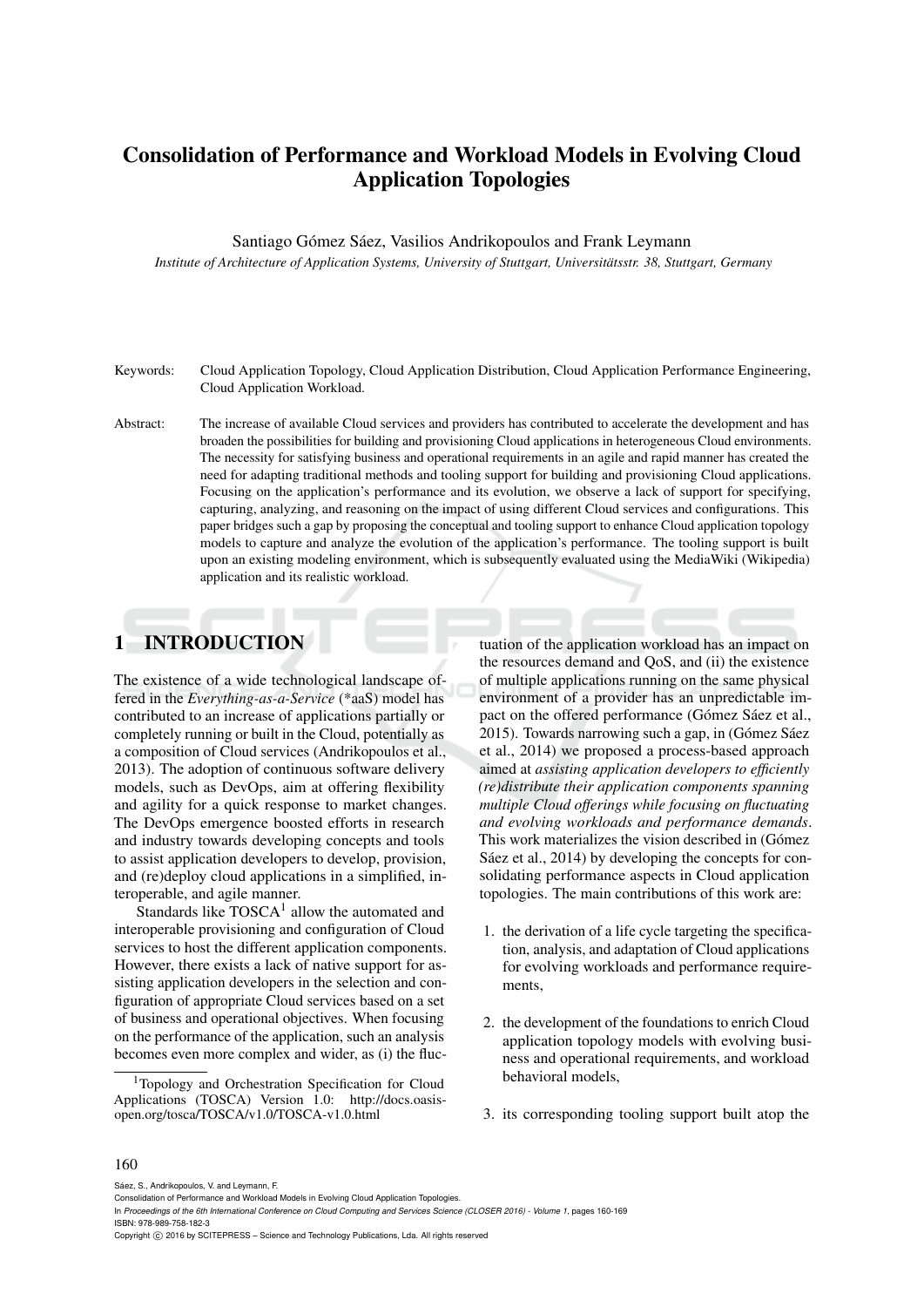$TOSCA<sup>2</sup>$  and OpenTOSCA<sup>3</sup> specification and ecosystem, respectively, and

4. the evaluation of the proposed approach using the well known MediaWiki<sup>4</sup> application and its realistic workload.

The remainder of the paper is structured as follows. Section 2 presents the background this work builds upon. The proposed life cycle for application (re)distribution, and the meta-models for enriching Cloud application topologies with evolving performance and workload models are presented in Section 3. The tooling support is presented in Section 4, which is then evaluated in Section 5. Section 6 presents related works, and Section 7 conclusions and future work.

#### 2 MOTIVATION & BACKGROUND



Figure 1: MediaWiki Application Topology Model.

Figure 1 depicts multiple viable distributions of the two-tiered PHP-based MediaWiki<sup>5</sup> application. The MediaWiki topology breaks the application stack in two main component groups: (i) application specific components, i.e. each application tier description, and (ii) the application independent sub-topology/ies (i.e. the α- and γ-topologies in the terminology of  $(An$ drikopoulos et al., 2014a), respectively). The available number and nature of Cloud offerings allows for a partial or complete distribution of the application components, therefore building a wide spectrum of alternative *µ*-topologies (Andrikopoulos et al., 2014a). For instance, it is possible to outsource the MediaWiki front-end tier to a VM-based offering, such as Amazon EC2<sup>6</sup>, and migrate its backend database tier to an off-premise EC2 VM or in an Amazon RDS<sup>7</sup> database instance.



Figure 2: Performance Aware Cloud Application (Re)Distribution Process (Gómez Sáez, 2014).

The existence of such a spectrum of alternative *µ*-topologies together with the necessity to rapidly satisfy changing business and operational requirements introduces a multi-dimensional problem involving the analysis and revision of requirements and objectives. More specifically, it involves the evaluation of the trade-off between two or more dimensions, e.g. cost vs. performance, etc., during the modeling and production phases of the application. Towards bridging such a gap, in (Gómez Sáez et al., 2014) and (Andrikopoulos et al., 2014a) we proposed a methodology and formal framework, respectively. Such approaches aim at allowing developers and operation engineers to distribute and redistribute their application components spanned among multiple Clouds to cope with changing business and operational requirements, and fluctuating workloads.

The *Performance Aware Cloud (Re)Distribution Process* depicted in Figure 2 consists of several tasks: (i) modeling the application topology, (ii) enriching such topology with business and operational requirements, and the workload characteristics, which are then (iii) processed and analyzed to subsequently (iv) discover, construct, and evaluate alternative  $\mu$ topologies. The (v) deployment and production phase of the application assists in building the necessary knowledge to (vi) analyze the evolution of the appli-

<sup>2</sup>TOSCA: http://docs.oasis-open.org/tosca/TOSCA/v1.0/ os/TOSCA-v1.0-os.html

<sup>3</sup>OpenTOSCA: http://www.iaas.uni-stuttgart.de/Open TOSCA/

<sup>4</sup>MediaWiki Application: https://www.mediawiki.org/ wiki/MediaWiki

<sup>5</sup>WikiMedia Foundation: https://wikimediafounda tion.org/wiki/Home

<sup>6</sup>AWS EC2: http://aws.amazon.com/ec2/

<sup>7</sup>AWS RDS: http://aws.amazon.com/rds/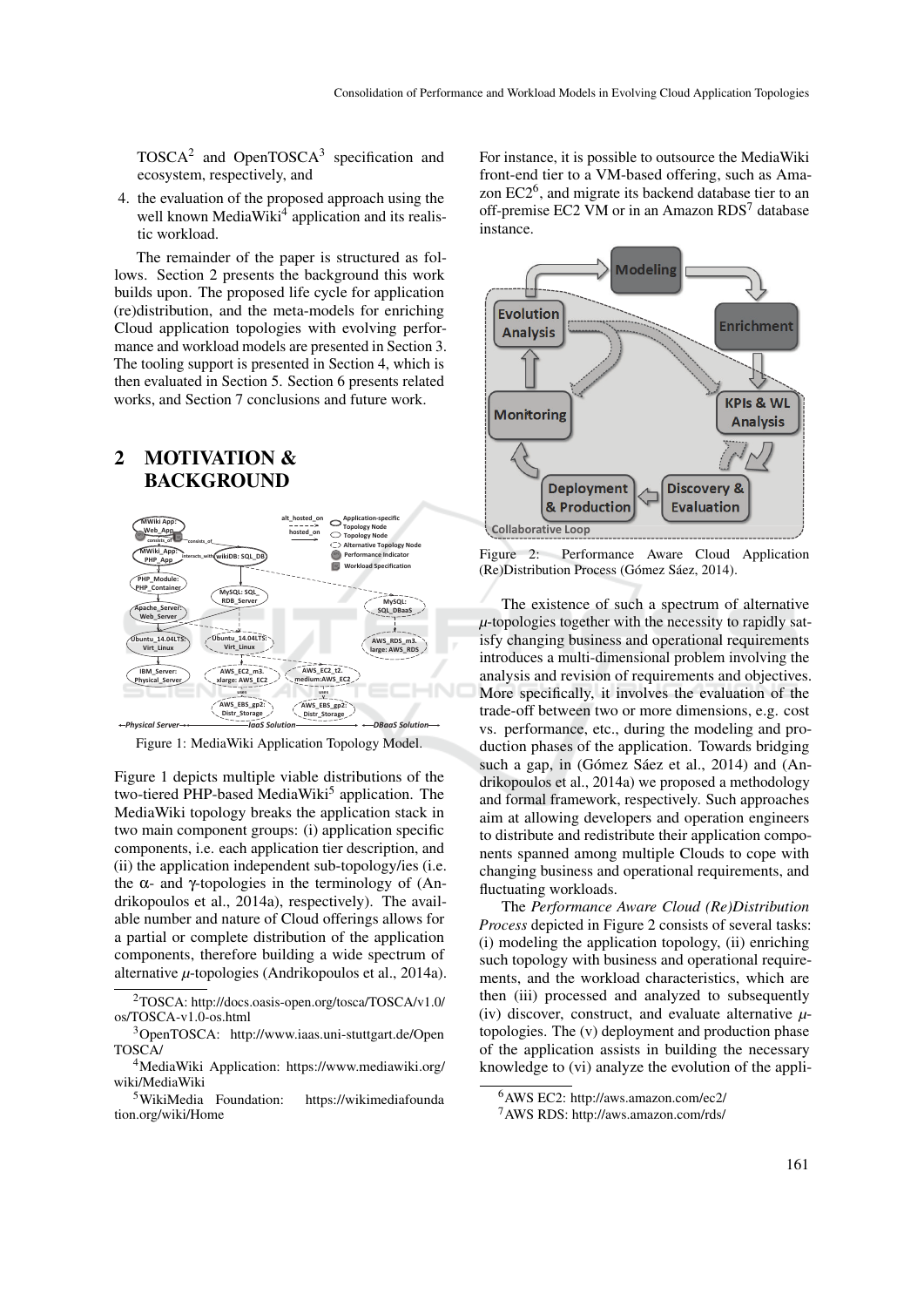cation performance demands and workload behavior through monitoring techniques. The *Collaborative Loop* gears towards supporting the (re-)distribution of the application over time to rapidly react to changing requirements and fluctuating workloads. This research paper provides the conceptual and tooling support towards supporting the *Modeling* and *Enrichment* tasks in Figure 2.

# 3 PERFORMANCE-AWARE MODELING & ENRICHMENT OF CLOUD APPLICATIONS

This section presents two fundamental aspects that must be taken into consideration for achieving an agile (re)distribution of Cloud applications spanning multiple Clouds: (i) the development of a life cycle for selecting and configuring Cloud resources to satisfy application business and operational requirements, and (ii) the derivation of the necessary foundations in the *Modeling* and *Enrichment* tasks depicted of the *Performance Aware Cloud Application (Re)Distribution Process* to support the different phases of the life cycle.



Figure 3: Application (Re)Distribution Life Cycle.

The specification and analysis of the application business and operational performance require to consider two aspects: (i) the difference between the required and offered performance, and (ii) the evolution of the application workload behavior. According to several investigations (Bahga and Madisetti, 2011; Gmach et al., 2007; John et al., 1998; Mian et al., 2013; Watson et al., 2010), two approaches can be derived for designing and provisioning adaptable Cloud applications w.r.t. changing business and operational requirements, and fluctuating workloads: *top-down* and *bottom-up*. The life cycle depicted in Figure 3 supports the (re)distribution of applications w.r.t. their business and operational requirements. A first phase consists of the *KPI Specification*, by means of defining and specifying the business and operational requirements. Together with the specification and analysis of the application workload in the *Workload Model Derivation* phase, the resources can be selected and configured in the *Resources Selection & Configuration* phase. However, the previous phases do not directly enable the analysis of the workload fluctuation. Towards such a goal, the *Workload Evolution & Characterization* phase allows to analyze the workload evolution during the application's production phase, using, e.g. monitoring techniques.

The execution of the previous phases in the topdown approach empowers the allocation of resources to satisfy business and operational requirements. The *bottom-up* approach builds on the adaptation of resources and in the refinement of business and operational requirements. The bottom-up approach mainly builds towards deriving the optimal resource allocation and configuration w.r.t. the application performance (Mian et al., 2013). In this work we build towards the consolidation of the *top-down* and *bottomup* application workload analysis approaches over time in order to proactively satisfy application demands by dynamically (re-)adapting its topology.

#### 3.2 KPI Requirements Specification

The specification of business and operational requirements typically relate to the application's business KPIs, e.g. expected profit, maximum accepted latency to ensure a user's satisfaction level, etc. The metamodel depicted in Figure 4 establishes the placeholders for the specification and the analysis of adaptive performance requirements in the *KPI Specification* phase of the *Application (Re)Distribution Life Cycle*. *Performance Requirements* can be partitioned in two main correlated groups (see Figure 4): *Operational Requirements* and *Business Requirements*. *Operational Requirements* relate to the provisioning and configuration of resources, etc., while the *Business Requirements* relate to the business objectives, e.g. expected revenue per user, maximum expenditure, etc. Both *Business* and *Operational Requirements* have one overlapping characteristic: *Metrics* can be used to quantitatively analyze and evaluate the fulfillment of such requirements (see Figure 4).

In order to simplify the selection of performance metrics, these can be classified and organized in the proposed meta-model within different *Metric Cate-*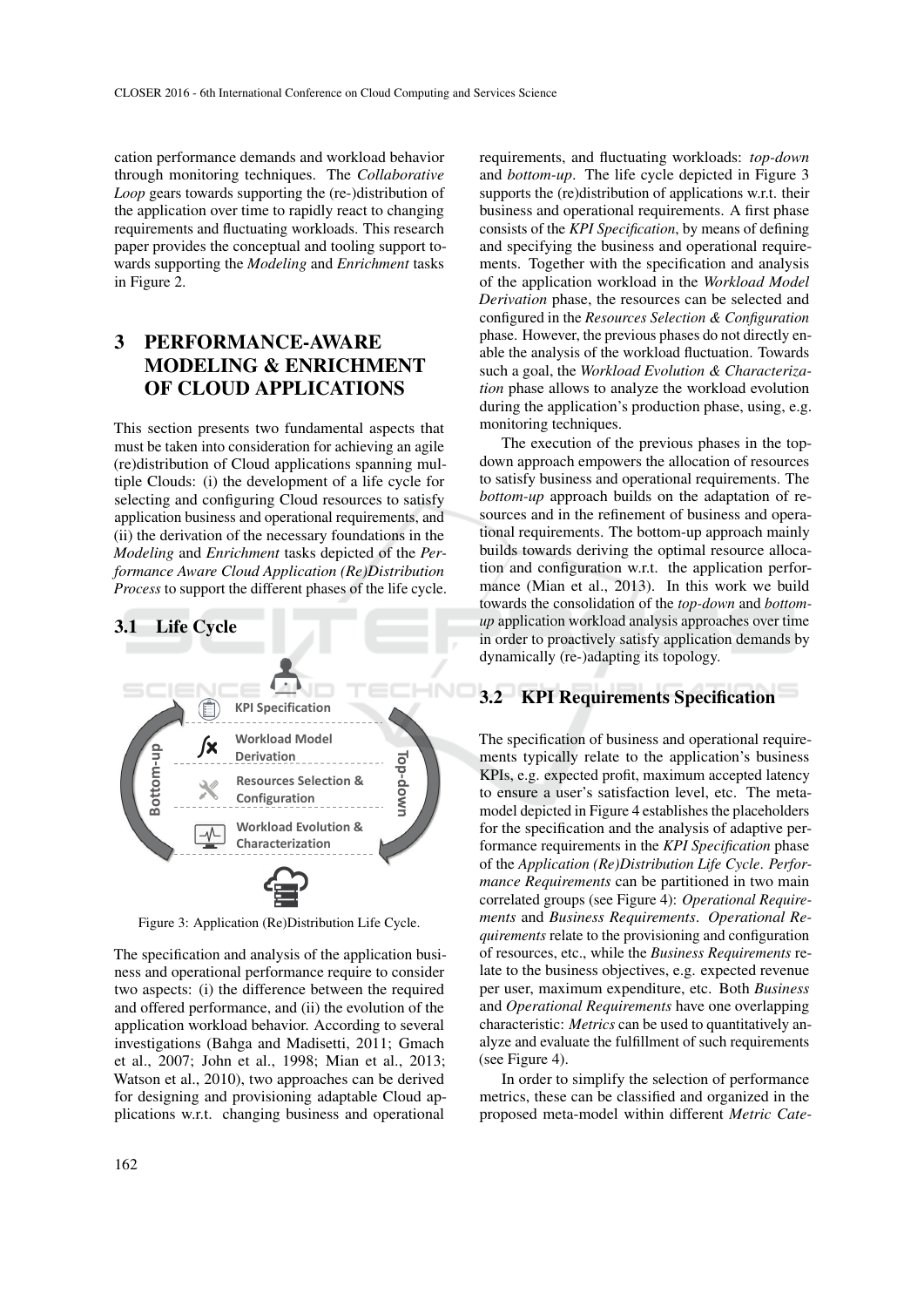

Figure 4: Performance Demand Evolution Meta-model for Cloud Applications.

*gories*. For instance, there are metrics which focus on the capacity or utilization of the different types of resources, while others measure discontinuation aspects. Each defined *Metric* can be quantitatively analyzed by analyzing its constructed *Measure Samples*. *Measure Samples* consist of a sequence of *Observations* taken over a period of time, retrieved through monitoring tools, and persisted in large analytical repositories for processing purposes. The representation of statistical characteristics of the monitored metrics is supported in the proposed meta-model by means of incorporating *Analytical Indexes* for each *Measured Sample*, e.g. using the standard deviation to measure the data dispersion. The specification and measurement of the application's operational and business performance requirements allows for the continuous observation of the *Performance Evolution* for the different *Workload Profiles* (see Figure 4).

## 3.3 Workload Model Derivation & Characterization

The meta-model proposed in the previous section comprised the necessary artifacts for specifying business and operational requirements of Cloud applications. However, fluctuating workloads typically have a strong impact on the application's performance variability. For such a purpose, in this section we identify the necessary artifacts and we derive a the meta-model for enhancing Cloud application topologies with workload models. For the scope of this work, we define the application's workload as the *description of a set of business transactions which are probabilistically distributed for a time interval, have an impact on the application state, and define the behavioral characteristics of its corresponding users*.

The *Workload Behavior Specification* meta-model depicted in Figure 5 builds upon the workload description presented in (Van Hoorn et al., 2008), which we enhance for composite Cloud applications. Such meta-model defines the placeholders for specifying or building workload behavioral models in the *Workload Model Derivation* and *Workload Evolution & Characterization* phases of the *Application (Re)Distribution Life Cycle* (see Figure 3).

The application's *Workload Profile* consists of a set of *Workload* samples, each comprising its *Usage Profile*, its *Workload Mix*, and its *Behavioral Model*. The workload's *Usage Profile* describes the evolution of the application's end *Users* behavior, in terms of their *Arrival Rate* and the specification of concurrent or non-concurrent requests. Every *User* executes a set of *Business Transactions* sent over a specific transport protocol supported by the application's *Component Protocol*. The set of transactions performed on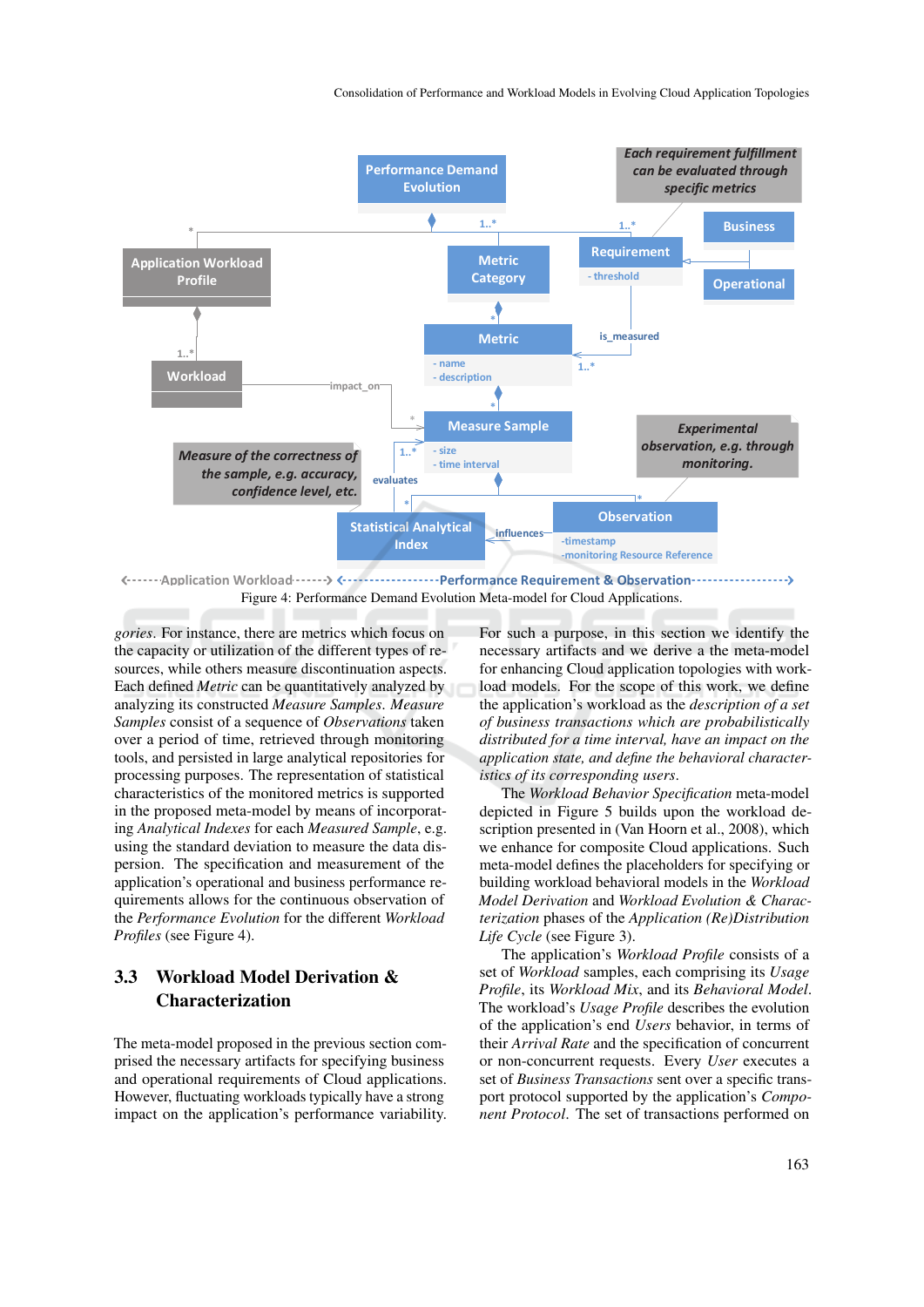

the application are distributed within a *Workload Mix*, based on, e.g. popularity, probability of occurrence, etc., each having an impact on every *Application State* of the *Application Model*. For example, transitions between *Application States* originate in the execution of the user's requests, e.g. log-in operations, Wiki page search, etc. The distribution of requests within the workload mix and the distribution of users over time define a *Behavioral Model*, i.e. a statistical model representing the behavioral characteristics of users and requests, which can be leveraged in order to drive statistical analyses, categorizations, or estimations.

### 3.4 Cloud Resources Selection & Reconfiguration

In this section we investigate how Cloud application topology models can be enhanced with the previously depicted knowledge. Since Cloud application topologies describe the set of components, services, and the relationships among them, the enrichment support must take into consideration the different levels where Cloud application topology models can be enriched. The remaining of this section outlines in a fined granular manner such possibilities.

Due to the generic nature of GENTL among different Cloud application topology languages, we use it as the basis for analyzing the modeling and enrichment points of Cloud application topology models (Andrikopoulos et al., 2014b) (see Figure 6). KPI requirements and workload behavioral characteristics can be fundamentally specified in two granular ways. A fined granular description consits of decomposing and describing the performance requirements and workload characteristics, respectively, e.g. on the topology *Component* or *Relationship* levels. For instance, the usage of different storage services to store application data, such as AWS  $S3^8$  or AWS RDS, may require fined granular description of the workload operations for each topology *Component* independently, due to the different nature of such data services. *Relations* among the topology components depicted as *Connectors* have a significant impact in the overall performance of ap-

<sup>8</sup>AWS S3: http://aws.amazon.com/s3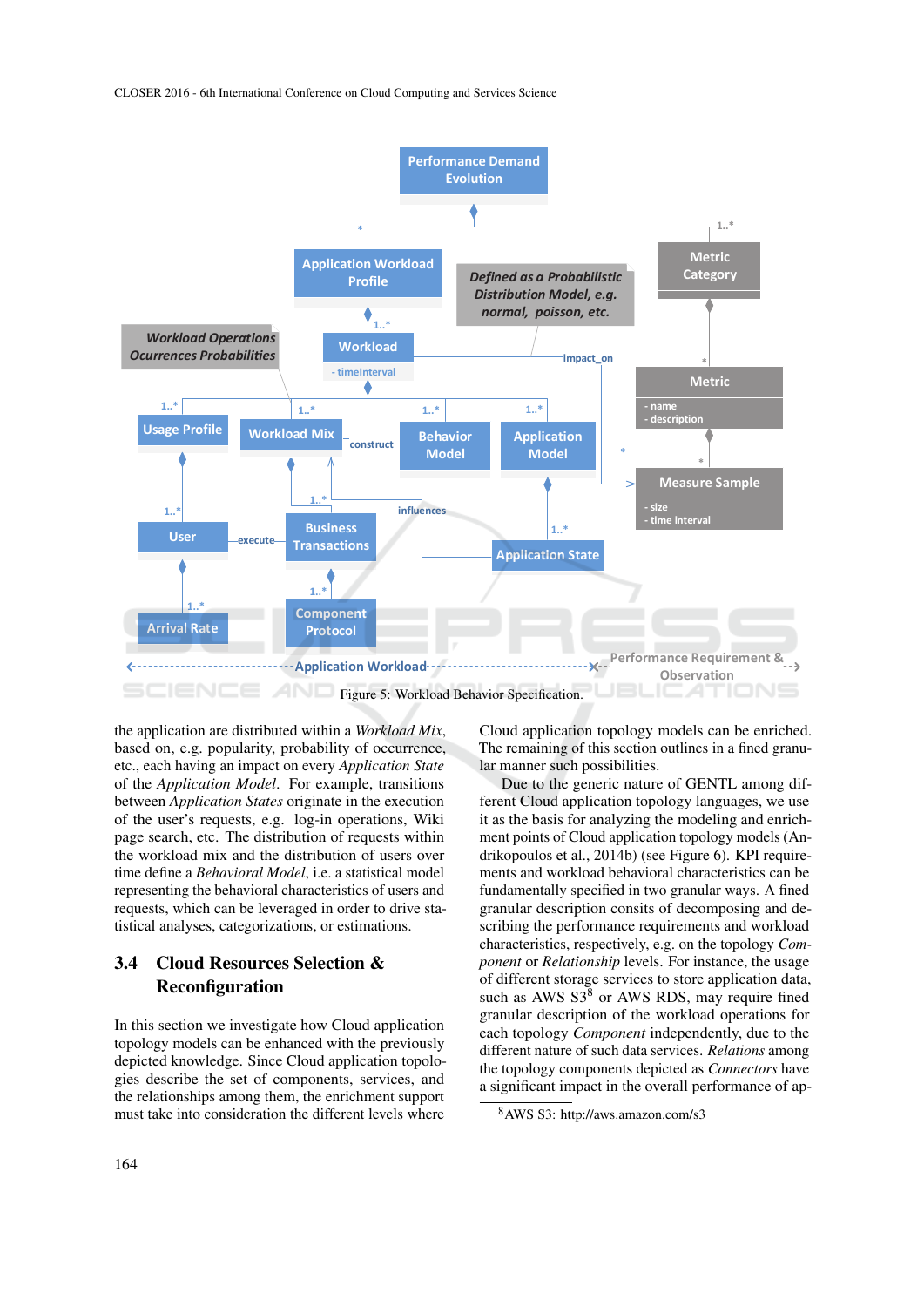

Figure 6: Application Topology Enrichment with Performance and Workload Models.

plications, as they are usually impacted by the network configuration and characteristics. The specification of performance information in sub-topologies enables to group reusable Cloud components and services with common KPI requirements and workload behavioral characteristics.

The enhancement of Cloud application topologies with KPI requirements and workload information can be leveraged during the design, provisioning, and production phases of the application for predicting and analyzing the performance of Cloud offerings. Such information can be leveraged in future decision making tasks towards assisting application developers to select, configure, and dynamically adapt Cloud resources.

## 4 ARCHITECTURE & IMPLEMENTATION

In the following we discuss the tooling support to support Cloud application developers in the *Modeling* and *Enrichment* tasks of performance-aware Cloud application topologies. Due to the high adoption of the TOSCA standard in both the industry and research domain, we build the technological support atop of the TOSCA specification and its corresponding modeling environment OpenTOSCA Winery (Kopp et al., 2013). PERFinery - an OpenTOSCA Winery Extension PERFinery<sup>9</sup> is a TOSCA-based modeling environment geared towards the enrichment of TOSCA-based Cloud application topologies with evolutionary performance requirements and workload models.

The specification of non-functional requirements of Cloud applications is supported in TOSCA by attaching custom policies to the application topology, typically conforming to the Policy4TOSCA definition (Waizenegger et al., 2013). Policy4TOSCA enables the definition of *Policy Types* and *Policy Templates* comprising actions which must be performed at concrete phases of the application life cycle and on specific layers of the application. However, Policy4TOSCA lacks of tooling support and does not capture evolving performance information, such as the influence of workloads on the fulfillment of KPI requirements. The topology enrichment support in this work empowers the current TOSCA policy definition support by enabling the graphical creation of custom *Policies* comprising the different measurable and analyzable application requirements.

Figure 7 depicts the architecture of PERFinery, and highlights the components that have been extended in Winery. The *Topology Elements Manager*, *Topology and Plan Modeler*, and the *Repositories* are the major components (see Figure 7). The *Topology Elements*

<sup>9</sup>PERFinery Modeling Environment: http://www.iaas. uni-stuttgart.de/PERFinery/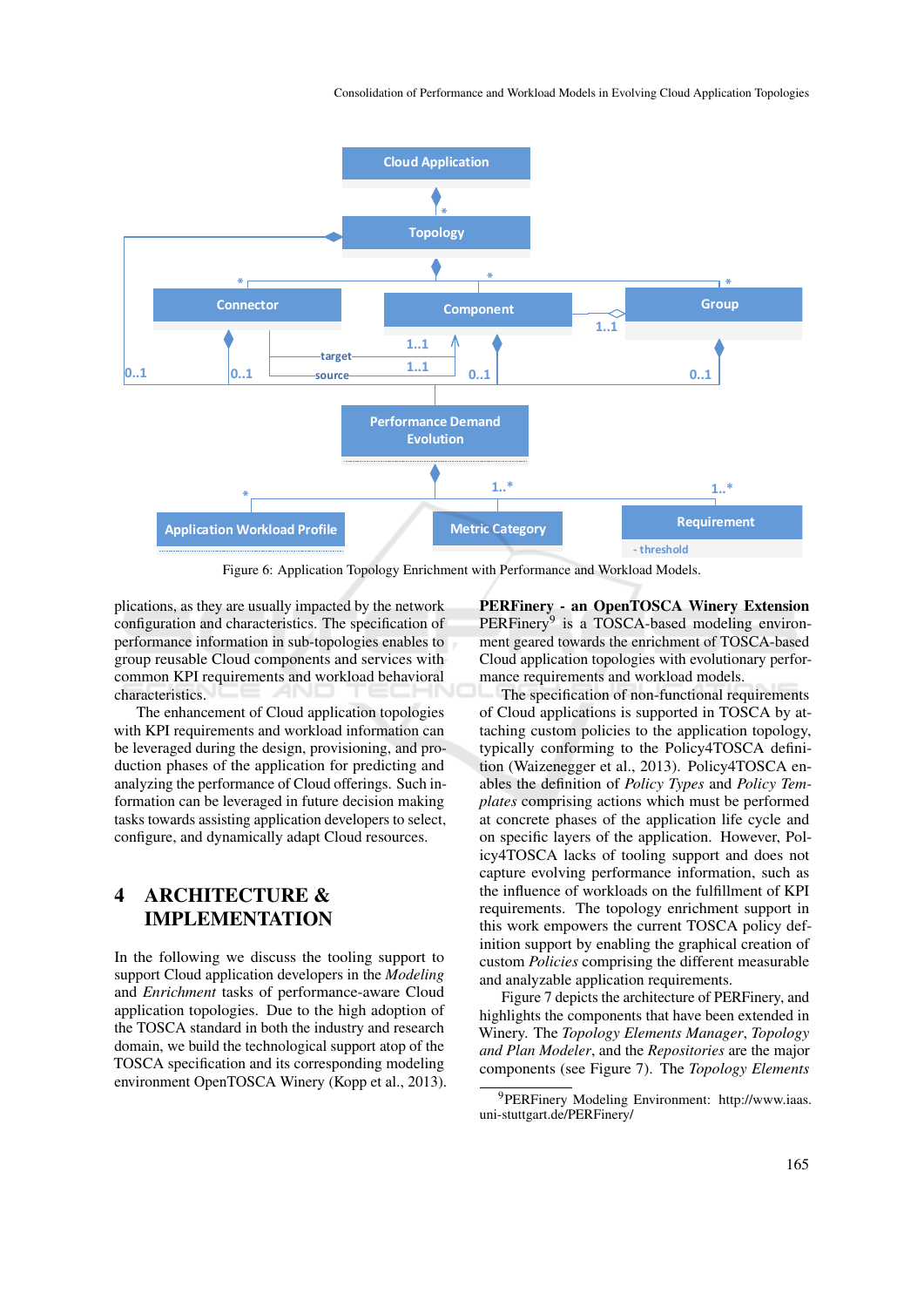

Figure 7: PERFinery Modeling Environment Architecture (extended from (Kopp et al., 2013)).

*Manager* enables the administration and management of reusable artifacts among multiple topology templates, e.g. *Node Types*, *Relationship Types*, or *Deployment Artifacts*. The *Topology Modeler* provides the modeling artifacts towards designing and visualizing Cloud application topologies. PERFinery comprises repositories for storing Cloud application topology models and reusable artifacts. The modeling elements are provided through the *Topology Modeler* and *Element Manager* client-side GUIs developed using Java Web technologies and HTML5 (see Figure 7). Moreover, a REST interface is also offered atop of the *Topology Repository* for persisting and retrieving TOSCA artifacts, e.g. CSAR packages. The generated TOSCA and Policy4TOSCA templates, and workload specifications, as well as the corresponding CSAR packages, are persisted in separate repositories. The persistence of workload models is driven and persisted in an independent *Workload Repository*. Generated workloads can be used towards enriching modeled application topologies with their behavioral characteristics, e.g. user arrival rate, transactions' mix and distribution of requests, etc.

Application topology and workload models can be created, viewed, and modified by navigating through the repository and the different sections that PERFinery offers. For instance, Figure 8 depicts the topology model created for the MediaWiki application used for the motivation of this work, which is subsequently enhanced with performance information.

#### 5 EVALUATION

We evaluate our approach using the MediaWiki (Wikipedia) application and its realistic workload provided in (Urdaneta et al., 2009). The MediaWiki frontend tier encapsulates the presentation and business

| <b>Operation Type</b>  | <b>#Requests</b> | <b>Ratio</b> |  |  |
|------------------------|------------------|--------------|--|--|
| Read                   | 199925           | 99.96%       |  |  |
| Write                  | 75               | 0.04%        |  |  |
| Image Retrieval        | 8971             | 4.49%        |  |  |
| <b>Skins Retrieval</b> | 66926            | 33.46%       |  |  |
| Wiki Pages Retrieval   | 106347           | 53.17%       |  |  |
| Others                 | 7634             | 3.81%        |  |  |
|                        |                  |              |  |  |

logic layers, while its back-end provides its persistency mechanisms. We used the workload provided in Wikibench<sup>10</sup> for describing the workload. Figure 8 shows the view for building custom performance *Policy Profiles*.

W.r.t. the workload specification, a first step consisted of sampling 200K HTTP requests of the original WikiBench workload describing the characteristics depicted in Table 1. However, such a workload sample is not distributed among the different users. For this purpose, the workload sample is referenced in PERFinery together with the specification of its behavioral characteristics, as depicted in Figure 9, respectively. More specifically, the workload model is specified in CSV format and comprises multiple users arriving at different time intervals and executing a set of requests mixes defined in the workload sample.

The extensions realized in Winery serve as the basis for enriching TOSCA topologies with performance information. More specifically, it provides Cloud application developers with the means to graphically include QoS information as TOSCA policies and workload descriptors.

#### 6 RELATED WORK

Most analytical approaches and frameworks in the literature focus on combining operational expenses analysis with one or more dimensions pertaining to performance as part of their mission to support Cloud application developers.

DADL is presented in (Mirkovic et al., 2010) as a language to describe the architecture, behavior and needs of a distributed application to be deployed in the Cloud, as well as describing available Cloud offerings for matching purposes. Similarly, in (Antonescu et al., 2012), the authors propose a policy and actionbased approach that matches and dynamically adapts the allocation of infrastructure resources to an application topology in order to ensure SLAs. The Cloud-Mig (Frey and Hasselbring, 2011) approach builds

<sup>10</sup>Wikibench Project: http://www.wikibench.eu/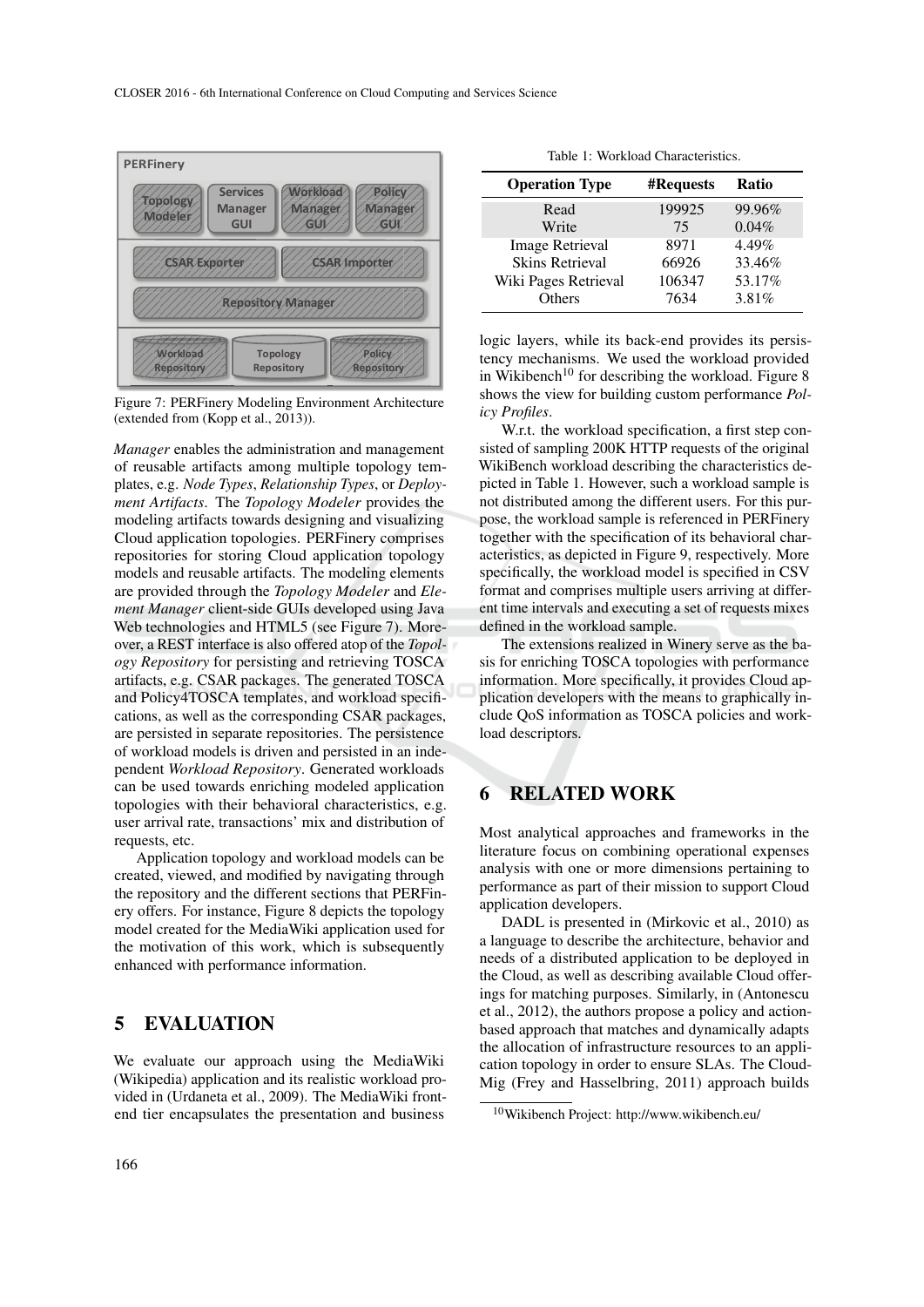| <b>Save</b>                                                     | Align-h ( )<br>Lavout              |               | Align- $V(-)$   | <b>Ids</b>                                         | Types | Properties   |                                                                                                                              | Deployment Artifacts                   | Requirements & Capabilities   Policies                                |                          | Workload | Print View               | Other $\sim$        |
|-----------------------------------------------------------------|------------------------------------|---------------|-----------------|----------------------------------------------------|-------|--------------|------------------------------------------------------------------------------------------------------------------------------|----------------------------------------|-----------------------------------------------------------------------|--------------------------|----------|--------------------------|---------------------|
|                                                                 | AmazonEC2                          |               |                 |                                                    |       |              | MediaWik<br>(MediaWi<br><b>MediaWiki</b><br>Policies<br>Name<br><b>Type</b><br>Add new polic<br>Policy Type<br>Policy Templa | Add/Update Performance Policy Template |                                                                       |                          |          | $\times$                 |                     |
|                                                                 | ApacheModule                       |               |                 |                                                    |       |              |                                                                                                                              |                                        | <b>Performance Policy Template Name:</b>                              |                          |          |                          |                     |
|                                                                 | ApachePHPModule<br>ApacheWebserver |               |                 | MediaWiki_PHPApp                                   |       | (ConsistsOf) |                                                                                                                              |                                        | MediaWiki PTempl 2Q2015                                               |                          |          |                          |                     |
|                                                                 | MediaWiki_PHPApp                   |               |                 | (MediaWiki_PHPApp)                                 |       |              |                                                                                                                              |                                        | <b>Performance Policy Type:</b>                                       |                          |          |                          |                     |
| G                                                               | MediaWiki WebApp<br>MySQLServer    |               | (HostedOn)<br>┳ |                                                    |       |              |                                                                                                                              |                                        | MediaWikiPerformancePolicyType                                        |                          |          |                          |                     |
|                                                                 | RootNodeType                       |               |                 | ApachePHPModule                                    |       |              |                                                                                                                              |                                        | Performance Policy Type Properties Definition Name:                   |                          |          |                          |                     |
| œ                                                               | UbuntuVM<br>WikiDB_MySQLDB         |               |                 | (ApachePHPModule)                                  |       |              |                                                                                                                              |                                        | PerformanceSpec                                                       |                          |          |                          |                     |
|                                                                 |                                    |               | (HostedOn)      |                                                    |       |              |                                                                                                                              |                                        | Performance Category Name:<br>Availability                            |                          |          |                          |                     |
|                                                                 |                                    | <b>Apache</b> |                 | ApacheWebserver<br>(HostedOn)<br>(ApacheWebserver) |       |              |                                                                                                                              | Ubunt<br>(Ubur                         | <b>Other Performance Category:</b><br><b>Performance Metric Name:</b> |                          |          |                          |                     |
|                                                                 |                                    |               |                 |                                                    |       |              |                                                                                                                              | (Hosted                                | Uptime<br><b>Other Performance Metric:</b>                            |                          |          |                          |                     |
|                                                                 |                                    |               |                 |                                                    |       |              | m                                                                                                                            | <b>Dù</b><br>Amazi<br>(Ama<br>amazon   | Performance Threshold:<br><b>Minimum Value:</b>                       | <b>Maximum Value:</b>    |          | <b>Measurement Unit:</b> |                     |
|                                                                 |                                    |               |                 |                                                    |       |              |                                                                                                                              |                                        | 98                                                                    | 100                      |          | $\frac{9}{6}$            |                     |
| <b>Monitoring Link:</b><br>http://aws.cloudwatch.com/339ub440dc |                                    |               |                 |                                                    |       |              |                                                                                                                              |                                        |                                                                       |                          |          |                          |                     |
|                                                                 |                                    |               |                 |                                                    |       |              |                                                                                                                              |                                        | <b>Analytical Indicator:</b><br>Name:                                 | <b>Measurement Unit:</b> |          | <b>Required Value:</b>   |                     |
|                                                                 |                                    |               |                 |                                                    |       |              |                                                                                                                              |                                        | average                                                               | $\%$                     |          | 99                       |                     |
|                                                                 |                                    |               |                 |                                                    |       |              |                                                                                                                              |                                        |                                                                       |                          |          | <b>Add Metrics</b>       | <b>List Metrics</b> |

Figure 8: PERFinery Modeler — Specification of Performance Requirements.



Figure 9: PERFinery Modeler — Workload Behavioral Model Specification.

on an initial topology and utilization model of the application that is mapped or adapted through model transformation in order to optimize the distribution of the application across Cloud offerings. The MODA-Cloud (di Nitto et al., 2013) and CloudML (Brandtzæg et al., 2012) projects focus on providing a multidimensional early design support of applications by applying model transformation techniques and code generation for multi-cloud applications. Further multicloud application distribution approaches are targeted by the SeaClouds EU Project<sup>11</sup>, by means of providing a *Cloud Service Orchestrator* capable of provisioning and managing application components spanned among multiple Cloud environments (Brogi et al., 2014). The CACTOS EU Project<sup>12</sup> is possibly the closest approach to the fundamentals developed as part of this work. The CACTOS environment aims at fitting resources within a provider for diverse application workloads. However, all previous approaches introduce complex tasks, e.g. creation of simulation models, which often require the intervention of domain experts, causing an overhead in the development and (re)deployment tasks of applications. Moreover, the relationship of topology models with varying application workloads is not yet fully covered.

Further optimization of distribution of applications like the Palladio-based approach discussed in (Miglierina et al., 2013) aims at optimizing for availability and operational expenses. Moreover, optimization mechanisms are based on simulation techniques requiring the definition of their corresponding models. The MOCCA framework (Leymann et al., 2011) deals with the same problem by introducing variability points in the application topology in order to cope with possible alternative deployment topologies. CMotion (Binz et al., 2011) uses an approach based on topology modeling, generation of alternative topologies, and consequent evaluation and selection of one of those alter-

<sup>11</sup>SeaClouds EU Project: http://www.seacloudsproject.eu/project.html

<sup>12</sup>Cactos EU Project: http://www.cactosfp7.eu/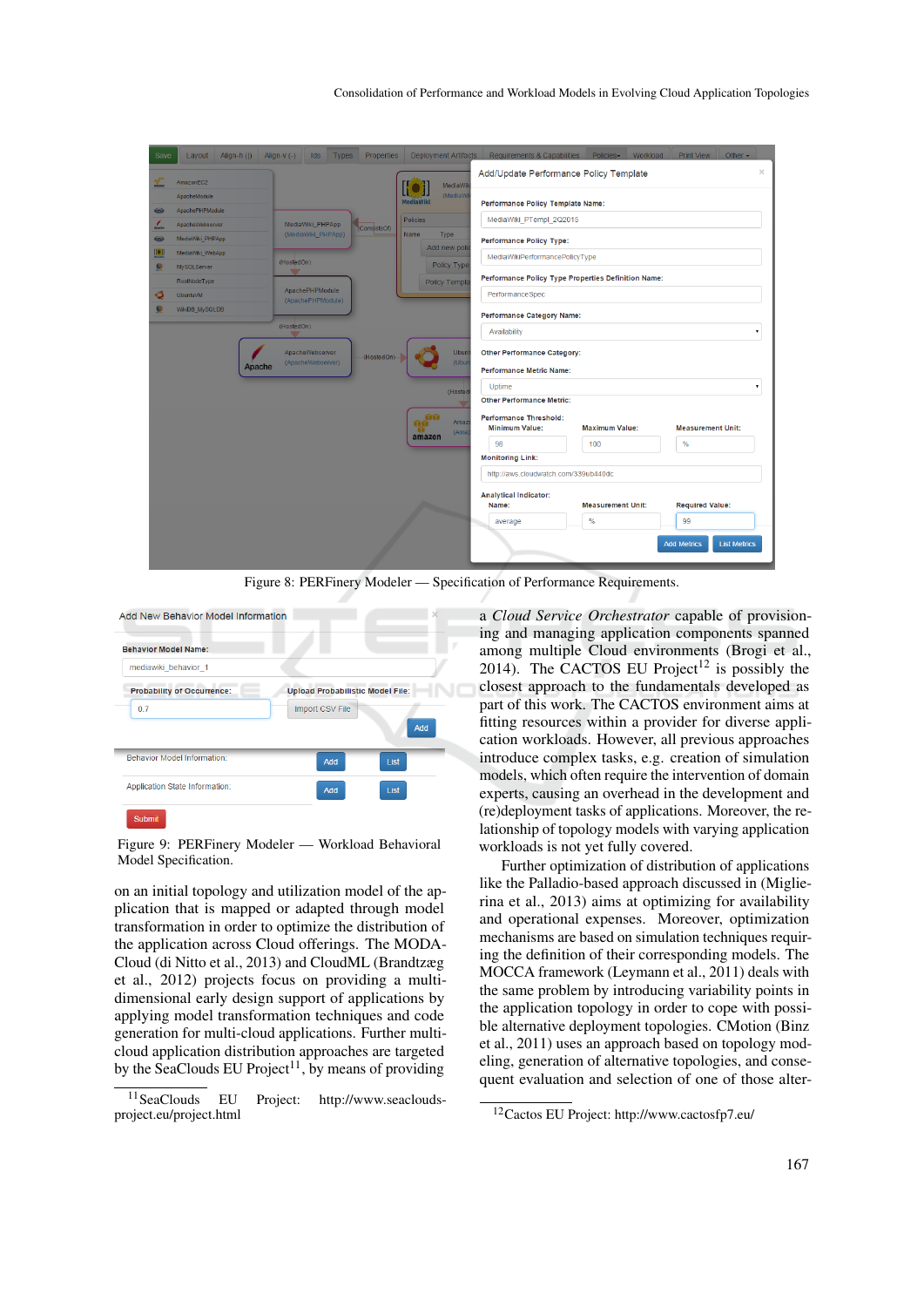natives based on multiple criteria. The work in (Andrikopoulos et al., 2014a) uses the notion of typed graphs for similar purposes and proposes a formal framework to support this effort. In a similar approach, MADCAT (Inzinger et al., 2014) incorporates to the topology model scalability elements, and refines the topology model from a high-level application topology to a ready for deployment one.

The vision this paper pursues aims at leveraging existing non-functional requirement specification approaches, such as the ones previously discussed, towards providing the conceptual foundations to specify the performance aspects and analyze the impact of fluctuating workloads for various Cloud application distribution and configuration alternatives in a simplified manner by enriching Cloud application topology models.

#### 7 CONCLUSIONS AND FUTURE **WORK**

The heterogeneity of available Cloud services has become a challenge for application developers when considering a rapid and efficient selection and configuration of Cloud offerings. Application components can be distributed or replaced by different Cloud services, potentially spanned among multiple Clouds. Focusing on the business and operational performance of Cloud applications, there currently exists a lack of modeling and decision making support for capturing, analyzing, and assessing when migrating, configuring, and utilizing different Cloud services under fluctuating workloads and intermittent QoS levels.

The assessment of, and guidance in the distribution of multi-Cloud applications is the core motivation behind this work. We build towards enabling the efficient (re-)distribution of Cloud applications by means of selecting and configuring Cloud offerings to cope with fluctuating workloads and evolving performance demands. The first step towards such a goal is covered in this work by providing the means for the enhancement of application deployment models with performance information and workload behavioral characteristics. This work tackles the various phases of our proposed application performance-aware application (re)distribution life cycle by establishing the foundations and tooling support for enhancing Cloud application topology models with evolving performance requirements and workload models. For this purpose, we propose a conceptual model aimed at enriching Cloud application topologies with evolving performance requirements and workload behavioral characteristics, which can used as the basis for capturing

and analyzing the performance and workload evolution when distributing the application components among different Cloud services. The technological support developed in this work builds upon the TOSCA and Policy4TOSCA specifications, and its corresponding tooling support is built atop the Winery modeling environment of the OpenTOSCA ecosystem, which is then evaluated using the well known MediaWiki application and its realistic workload.

Future investigations are aligned to the development process of the tool chain depicted in (Gómez Sáez et al., 2014), and to reuse or realize, when deemed necessary, the concepts and instrumentation support to gather, aggregate, and automate the analysis and application (re-)distribution assessment tasks.

#### ACKNOWLEDGEMENTS

This work is partially funded by the FP7 EU-FET project 600792 ALLOW Ensembles and the German 610872 DFG Project SitOPT.

# REFERENCES

- Andrikopoulos, V., Binz, T., Leymann, F., and Strauch, S. (2013). How to Adapt Applications for the Cloud Environment. *Computing*, 95(6):493–535.
- Andrikopoulos, V., Gómez Sáez, S., Leymann, F., and Wettinger, J. (2014a). Optimal Distribution of Applications in the Cloud. In Jarke, M., Mylopoulos, J., and Quix, C., editors, *Proceedings of CAiSE'14*, pages 75–90. Springer.
- Andrikopoulos, V., Reuter, A., Gómez Sáez, Santiago, and Leymann, F. (2014b). A GENTL Approach for Cloud Application Topologies. In *Proceedings of ESOCC'14*, pages 148–159. Springer.
- Antonescu, A.-F., Robinson, P., and Braun, T. (2012). Dynamic topology orchestration for distributed cloudbased applications. In *Proceedings of NCCA'12*, pages 116–123.
- Bahga, A. and Madisetti, V. K. (2011). Synthetic Workload Generation for Cloud Computing Applications. *Journal of Software Engineering and Applications*, 4:396– 410.
- Binz, T., Leymann, F., and Schumm, D. (2011). CMotion: A Framework for Migration of Applications into and between Clouds. In *Proceedings of SOCA'11*, pages 1–4. IEEE Computer Society.
- Brandtzæg, E., Mohagheghi, P., and Mosser, S. (2012). Towards a domain-specific language to deploy applications in the clouds. In *Proceedings of CLOUD COM-PUTING'12*, pages 213–218. IARIA.
- Brogi, A., Ibrahim, A., Soldani, J., Carrasco, J., Cubo, J., Pimentel, E., and D'Andria, F. (2014). Seaclouds: a european project on seamless management of multi-cloud